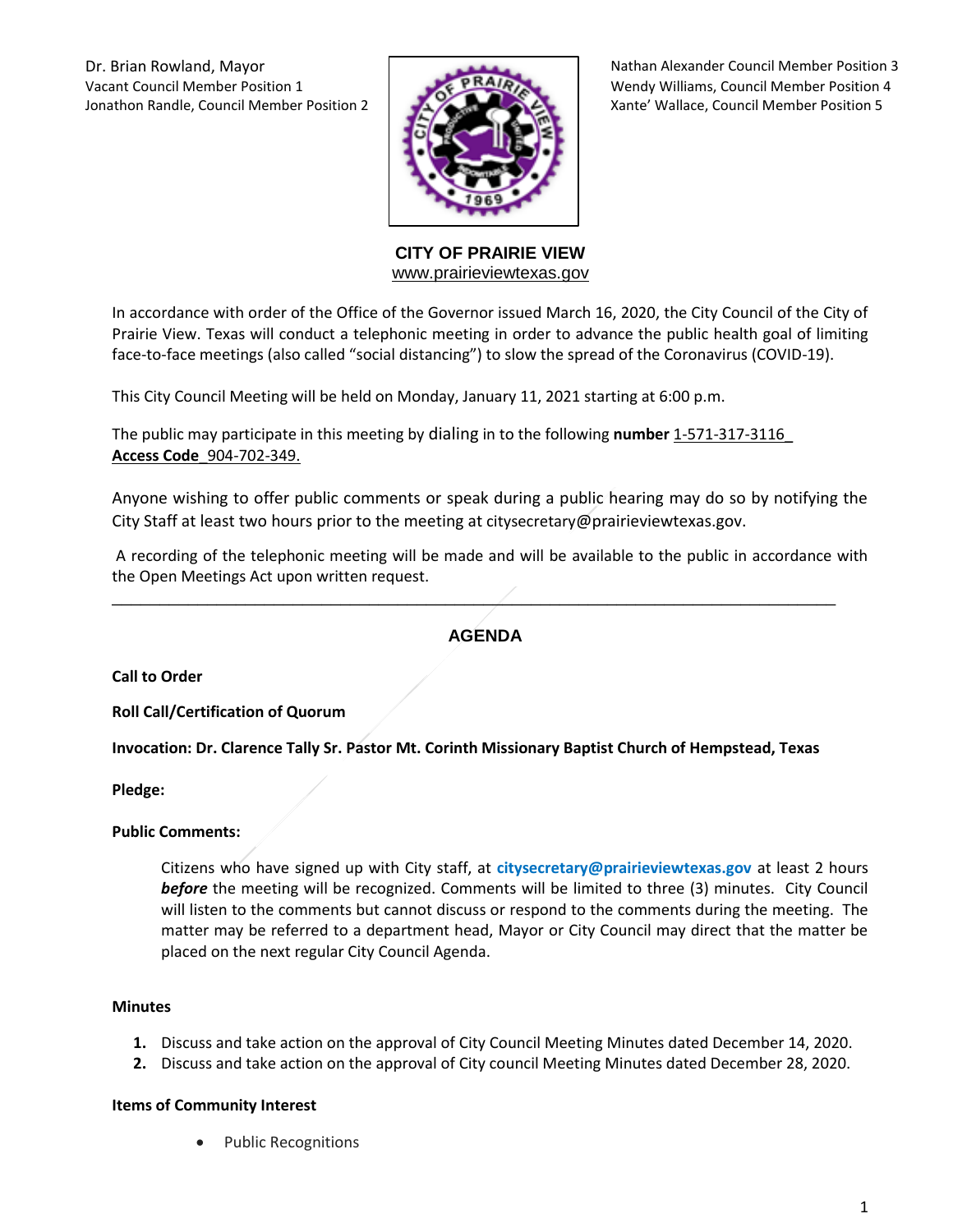#### **Presentations and Reports**

#### **City Council Reports**

Pursuant to Texas Government Code § 551.0415, City Council Members, without having provided notice, may make reports about items of community interest if no action is taken and possible action is not discussed regarding the information provided in the report. "Items of community interest" includes: (1) expressions of thanks, congratulations, or condolence; (2) information regarding holiday schedules; (3) an honorary or salutary recognition of a public official, public employee, or other citizen, except that a discussion regarding a change in the status of a person's public office or public employment is not an honorary or salutary recognition for purposes of this subdivision; (4) a reminder about an upcoming event organized or sponsored by the governing body; (5) information regarding a social, ceremonial, or community event organized or sponsored by an entity other than the governing body that was attended or is scheduled to be attended by a member of the governing body or an official or employee of the political subdivision; and (6) announcements involving an imminent threat to the public health and safety of people in the political subdivision that has arisen after the posting of the agenda.

### **Mayor's Report**

#### **Welcome to 2021**

**Community members to serve on board & commissions appointment for 2021**

### **Department Reports**

- **3.** Monthly Engineering report from (Trilogy)
- **4.** Monthly Public Works report from (USW)
- **5.** Monthly Financial report (JJ Johnson)
- **6.** Police Department (Two year plan of action strategy)

#### **Public Hearings**

**Ordinances**

#### **Resolutions**

#### **Other Action**

- **7.** Discuss, consider and take action to approve Ordinance NO. 2021-0111-002 AN ORDINANCE OF THE CITY COUNCIL OF THE CITY OF PRAIRIE VIEW, TEXAS; PROVIDING FOR AMENDMENT TO CHAPTER 13, UTILITIES, ARTICLE 13.300 WATER RATES AND 13.400 SEWER RATES; PROVIDING FOR A PENALTY; PROVIDING A SAVINGS CLAUSE; AND PROVIDING FOR SEVERABILITY
- **8.** Discuss, consider and take action on 2021 City of Prairie View Community Impact Survey
- **9.** Discuss, consider and take action to approve resolution 2021-01-11A designating an administration service provider for the 2021-2022 Texas Community Development Block Grant (TxCDBG) Community Development Fund application and project implementation, administered by the Texas Department of Agriculture.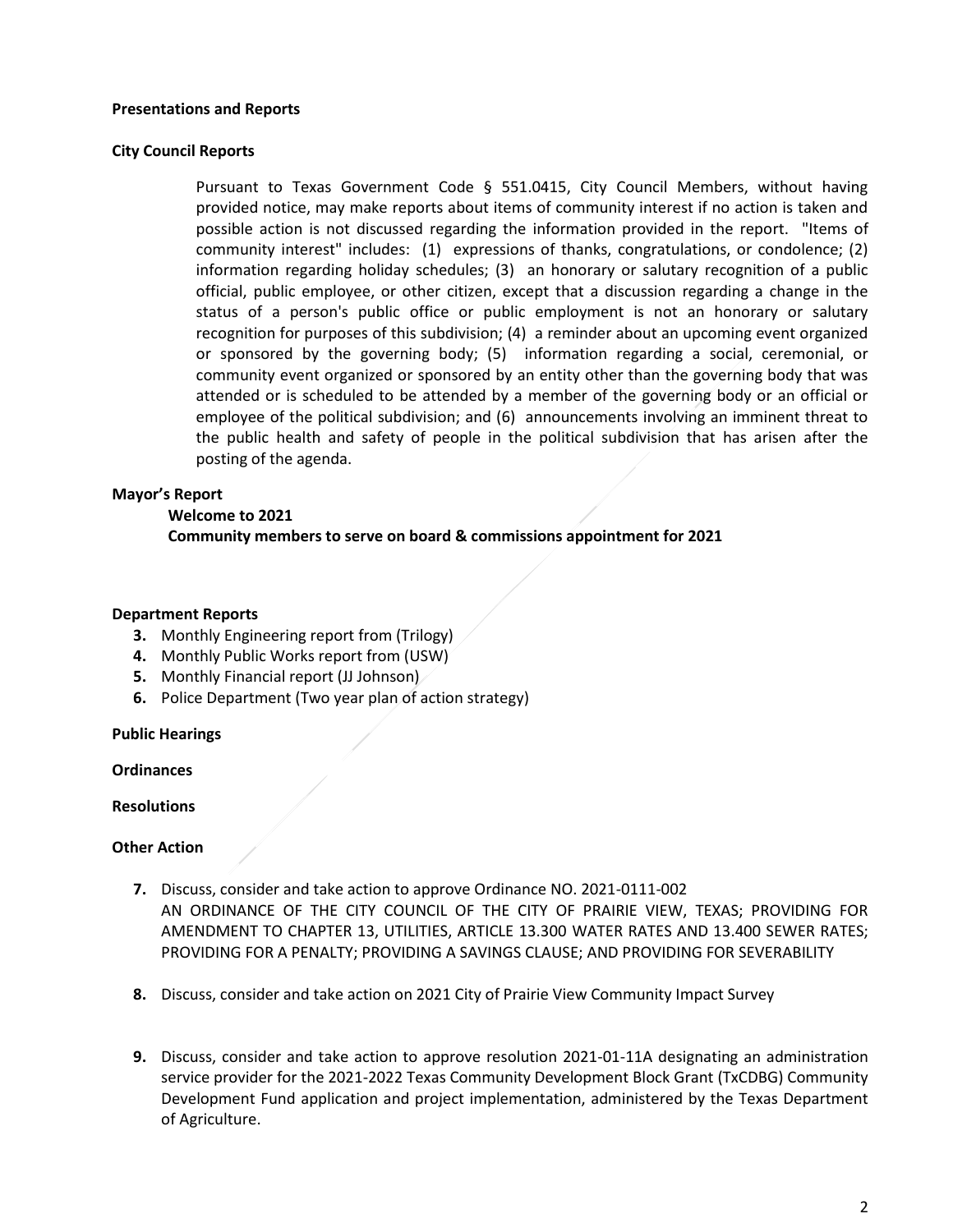- **10.** Discuss, consider and take action to approve resolution 2021-01-11B designating an administration service provider for the 2021 Texas Capital Fund Downtown Revitalization/ Main Street Fund Project of Texas Community Development Block Grant (TxCDBG) Program for application and project implementation, administered by the Texas Department of Agriculture.
- **11.** Discuss, consider and take action regarding Ordinance Ordering a General Election to be held on Saturday, May 1, 2021, for the purpose of electing at-large City Council Place One, Place Two and Place Three for the City of Prairie View City Council and providing details relating to the holding of such election.
- **12.** Discuss, consider and take action to approve Amend the 2020/21 City of Prairie View Revenue and Expenditure Budget for the purchase of a building for General Administration as follows: Funding of \$140,000 from the General Fund beginning of the fiscal year reserve fund balance and increase the Capital Outlay (Fixed Assets) line item by the same amount \$140,000.
- **13.** Discuss, consider and take action to approve Amend the 2020/21 City of Prairie View Revenue and Expenditure Budget for the approved forensic audit by moving \$15,000 from the Community Parks line item to the Auditing line item.
- **14.** Discuss, consider and take action to approve Amend the 2020/21 City of Prairie View Revenue and Expenditure Budget for the video streaming equipment (fixed asset) \$15,800 will be funded by the Cares Act increase item to the Capital Outlay (fixed assets) line item \$15,800.
- **15.** Discuss updated move into FEMA temporary buildings for staff and roof, mold removal work for City Hall for the next 4 months

# **New Business (Future Agenda Items)**

**16.** Requests by Mayor and Councilmembers that items are placed on a future City Council agenda.

# **Adjournment**

I, the undersigned authority do hereby certify that the above Notice and Agenda of the Regular Meeting of the governing body of the City of Prairie View is a true and correct copy of said Notice and said Notice was posted on the City Hall front door, a place convenient and readily accessible to the general public at all times; said Notice was posted on Friday, January 8, 2021 by 6:00 p.m., and remained so posted continuously for at least 72 hours preceding the scheduled time for said meeting. The Notice and Agenda was also posted on the City's website at [http://www.prairieviewtexas.gov](http://www.prairieviewtexas.gov/)

Dated this the day of January 8, 2021

By: *Linda Durham*

Linda Durham/Acting City Secretary

This facility is wheelchair accessible and accessible parking spaces are available. Requests for accommodations or interpretive services must be made 48 hours before this meeting. Please contact the City Staff Office at (936)857-3603.

The City of Prairie View City Council reserves the right to adjourn into Executive Session at any time during the course of this meeting to discuss, as authorized by Texas Government Code Sections 551.071 (Consultation with Attorney), 551.072 (Deliberations about Real Property), 551.073 (Deliberations about Gifts and Donations), 551.074 (Personnel Matters), 551.076 (Deliberations about security Devices), and 551.086 (Economic Development).